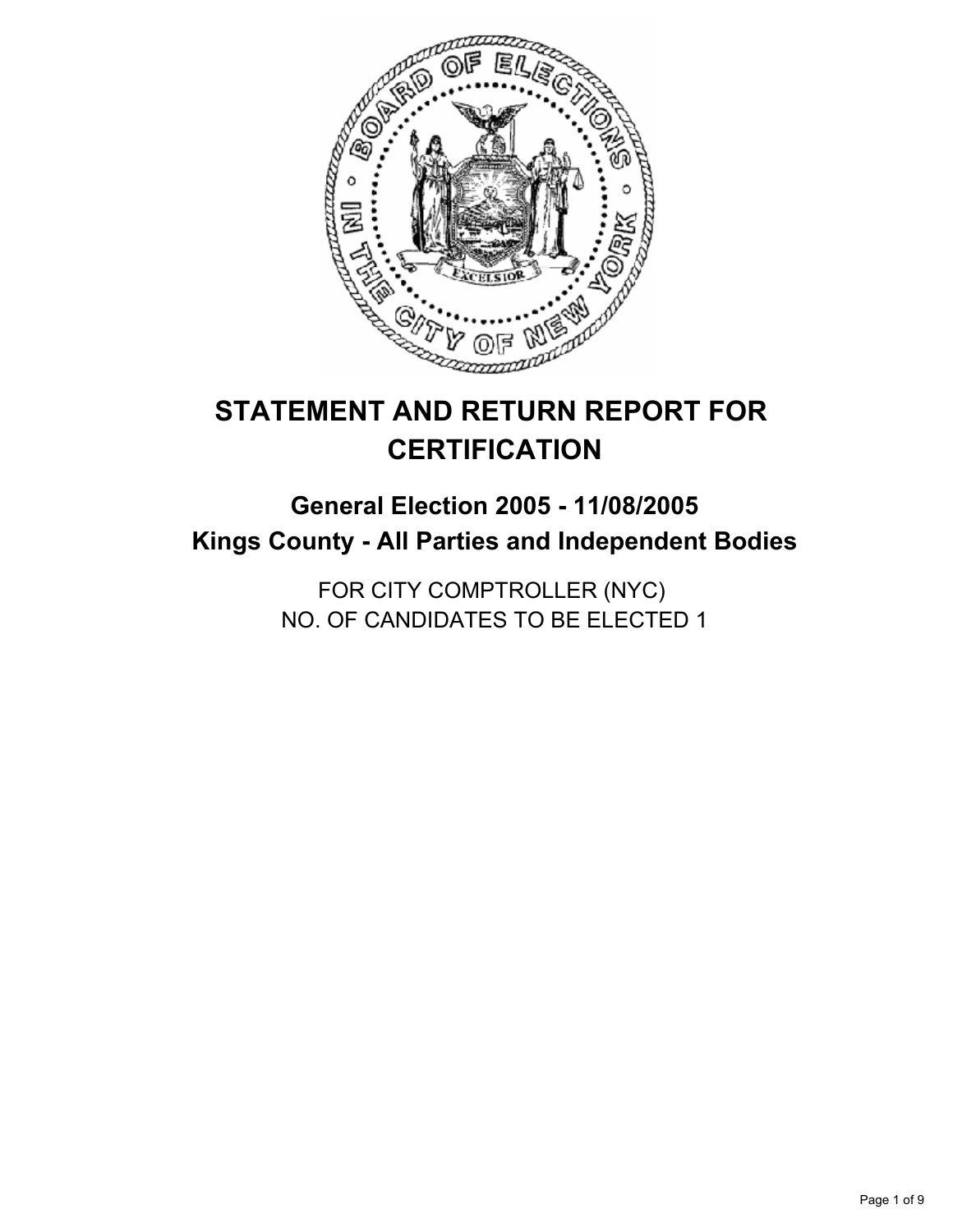

| PUBLIC COUNTER                             | 18,124 |
|--------------------------------------------|--------|
| <b>EMERGENCY</b>                           | 10     |
| ABSENTEE/MILITARY                          | 140    |
| AFFIDAVIT                                  | 228    |
| <b>TOTAL BALLOTS</b>                       | 18,502 |
| WILLIAM C THOMPSON, JR. (DEMOCRATIC)       | 11,186 |
| HERBERT F RYAN (CONSERVATIVE)              | 145    |
| WILLIAM C THOMPSON, JR. (WORKING FAMILIES) | 523    |
| RON MOORE (LIBERTARIAN)                    | 66     |
| DANIEL B FEIN (SOCIALIST WORKERS)          | 66     |
| <b>TOTAL VOTES</b>                         | 11,986 |
| <b>UNRECORDED</b>                          | 6.516  |

#### **ASSEMBLY DISTRICT 41**

| PUBLIC COUNTER                             | 20,215 |
|--------------------------------------------|--------|
| <b>EMERGENCY</b>                           | 462    |
| ABSENTEE/MILITARY                          | 377    |
| AFFIDAVIT                                  | 191    |
| <b>TOTAL BALLOTS</b>                       | 21,245 |
| WILLIAM C THOMPSON, JR. (DEMOCRATIC)       | 10,576 |
| HERBERT F RYAN (CONSERVATIVE)              | 740    |
| WILLIAM C THOMPSON, JR. (WORKING FAMILIES) | 451    |
| RON MOORE (LIBERTARIAN)                    | 142    |
| DANIEL B FEIN (SOCIALIST WORKERS)          | 117    |
| RALPH E. HULUCKI (WRITE-IN)                |        |
| <b>TOTAL VOTES</b>                         | 12,027 |
| <b>UNRECORDED</b>                          | 9,218  |

| <b>PUBLIC COUNTER</b>                      | 13,955 |
|--------------------------------------------|--------|
| <b>EMERGENCY</b>                           | 33     |
| ABSENTEE/MILITARY                          | 212    |
| AFFIDAVIT                                  | 141    |
| <b>TOTAL BALLOTS</b>                       | 14,341 |
| WILLIAM C THOMPSON, JR. (DEMOCRATIC)       | 8,208  |
| HERBERT F RYAN (CONSERVATIVE)              | 273    |
| WILLIAM C THOMPSON, JR. (WORKING FAMILIES) | 451    |
| RON MOORE (LIBERTARIAN)                    | 86     |
| DANIEL B FEIN (SOCIALIST WORKERS)          | 107    |
| <b>TOTAL VOTES</b>                         | 9,125  |
| <b>UNRECORDED</b>                          | 5.216  |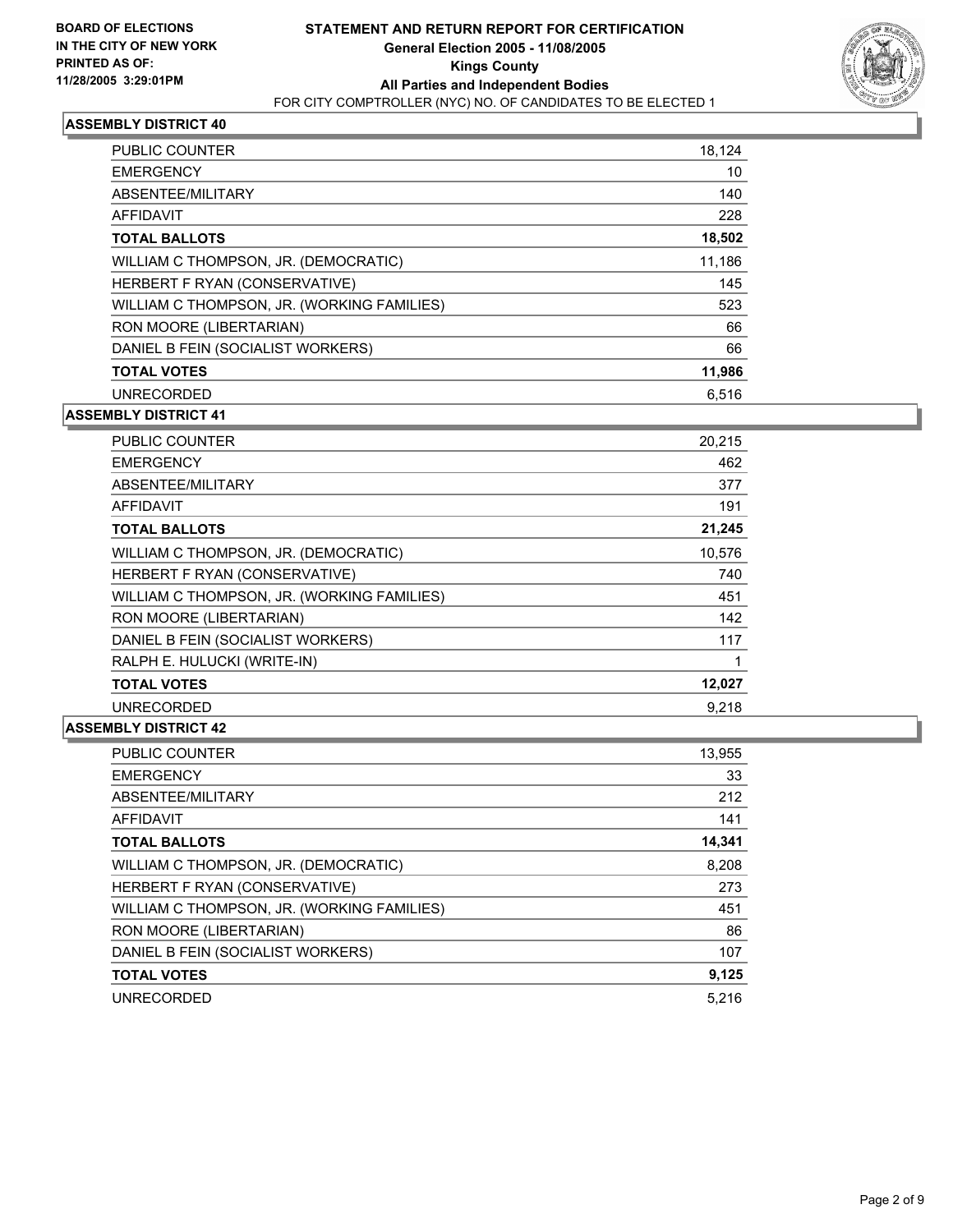

| PUBLIC COUNTER                             | 17,055 |
|--------------------------------------------|--------|
| <b>EMERGENCY</b>                           | 95     |
| ABSENTEE/MILITARY                          | 297    |
| AFFIDAVIT                                  | 187    |
| <b>TOTAL BALLOTS</b>                       | 17,634 |
| WILLIAM C THOMPSON, JR. (DEMOCRATIC)       | 11,355 |
| HERBERT F RYAN (CONSERVATIVE)              | 183    |
| WILLIAM C THOMPSON, JR. (WORKING FAMILIES) | 618    |
| RON MOORE (LIBERTARIAN)                    | 61     |
| DANIEL B FEIN (SOCIALIST WORKERS)          | 97     |
| <b>TOTAL VOTES</b>                         | 12,314 |
| <b>UNRECORDED</b>                          | 5.320  |

### **ASSEMBLY DISTRICT 44**

| PUBLIC COUNTER                             | 20,003 |  |
|--------------------------------------------|--------|--|
| <b>EMERGENCY</b>                           | 82     |  |
| ABSENTEE/MILITARY                          | 346    |  |
| AFFIDAVIT                                  | 256    |  |
| <b>TOTAL BALLOTS</b>                       | 20,687 |  |
| WILLIAM C THOMPSON, JR. (DEMOCRATIC)       | 10.317 |  |
| HERBERT F RYAN (CONSERVATIVE)              | 735    |  |
| WILLIAM C THOMPSON, JR. (WORKING FAMILIES) | 1,564  |  |
| RON MOORE (LIBERTARIAN)                    | 244    |  |
| DANIEL B FEIN (SOCIALIST WORKERS)          | 221    |  |
| ADAM MEYERS (WRITE-IN)                     |        |  |
| <b>TOTAL VOTES</b>                         | 13,082 |  |
| <b>UNRECORDED</b>                          | 7,605  |  |

| <b>PUBLIC COUNTER</b>                      | 17,119 |
|--------------------------------------------|--------|
| <b>EMERGENCY</b>                           | 45     |
| ABSENTEE/MILITARY                          | 396    |
| <b>AFFIDAVIT</b>                           | 137    |
| <b>TOTAL BALLOTS</b>                       | 17,697 |
| WILLIAM C THOMPSON, JR. (DEMOCRATIC)       | 6,736  |
| HERBERT F RYAN (CONSERVATIVE)              | 735    |
| WILLIAM C THOMPSON, JR. (WORKING FAMILIES) | 305    |
| RON MOORE (LIBERTARIAN)                    | 149    |
| DANIEL B FEIN (SOCIALIST WORKERS)          | 148    |
| CHRISTOPHER SPINELLI (WRITE-IN)            |        |
| <b>TOTAL VOTES</b>                         | 8,074  |
| <b>UNRECORDED</b>                          | 9.623  |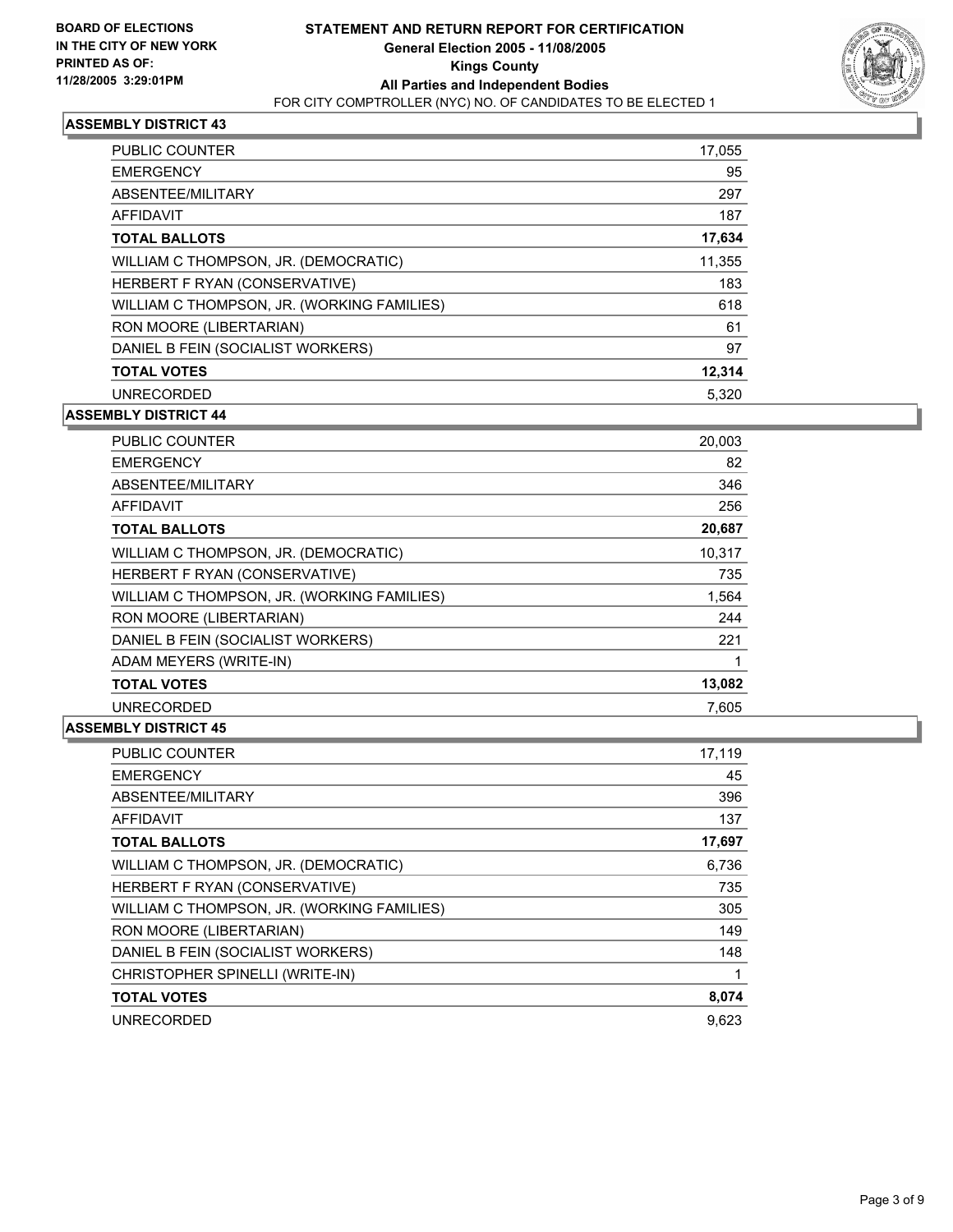

| PUBLIC COUNTER                             | 19,975 |
|--------------------------------------------|--------|
| <b>EMERGENCY</b>                           | 10     |
| ABSENTEE/MILITARY                          | 516    |
| AFFIDAVIT                                  | 236    |
| <b>TOTAL BALLOTS</b>                       | 20,737 |
| WILLIAM C THOMPSON, JR. (DEMOCRATIC)       | 7,515  |
| HERBERT F RYAN (CONSERVATIVE)              | 751    |
| WILLIAM C THOMPSON, JR. (WORKING FAMILIES) | 366    |
| RON MOORE (LIBERTARIAN)                    | 161    |
| DANIEL B FEIN (SOCIALIST WORKERS)          | 119    |
| <b>TOTAL VOTES</b>                         | 8,912  |
| <b>UNRECORDED</b>                          | 11.825 |

#### **ASSEMBLY DISTRICT 47**

| PUBLIC COUNTER                             | 14,708 |  |
|--------------------------------------------|--------|--|
| <b>EMERGENCY</b>                           | 5      |  |
| ABSENTEE/MILITARY                          | 365    |  |
| <b>AFFIDAVIT</b>                           | 117    |  |
| <b>TOTAL BALLOTS</b>                       | 15,195 |  |
| WILLIAM C THOMPSON, JR. (DEMOCRATIC)       | 5,529  |  |
| HERBERT F RYAN (CONSERVATIVE)              | 567    |  |
| WILLIAM C THOMPSON, JR. (WORKING FAMILIES) | 249    |  |
| RON MOORE (LIBERTARIAN)                    | 145    |  |
| DANIEL B FEIN (SOCIALIST WORKERS)          | 67     |  |
| <b>TOTAL VOTES</b>                         | 6,557  |  |
| <b>UNRECORDED</b>                          | 8,638  |  |

| <b>PUBLIC COUNTER</b>                      | 16,235 |
|--------------------------------------------|--------|
| <b>EMERGENCY</b>                           | 145    |
| ABSENTEE/MILITARY                          | 293    |
| <b>AFFIDAVIT</b>                           | 115    |
| <b>TOTAL BALLOTS</b>                       | 16,788 |
| WILLIAM C THOMPSON, JR. (DEMOCRATIC)       | 5,045  |
| HERBERT F RYAN (CONSERVATIVE)              | 899    |
| WILLIAM C THOMPSON, JR. (WORKING FAMILIES) | 230    |
| RON MOORE (LIBERTARIAN)                    | 99     |
| DANIEL B FEIN (SOCIALIST WORKERS)          | 127    |
| <b>TOTAL VOTES</b>                         | 6,400  |
| <b>UNRECORDED</b>                          | 10.388 |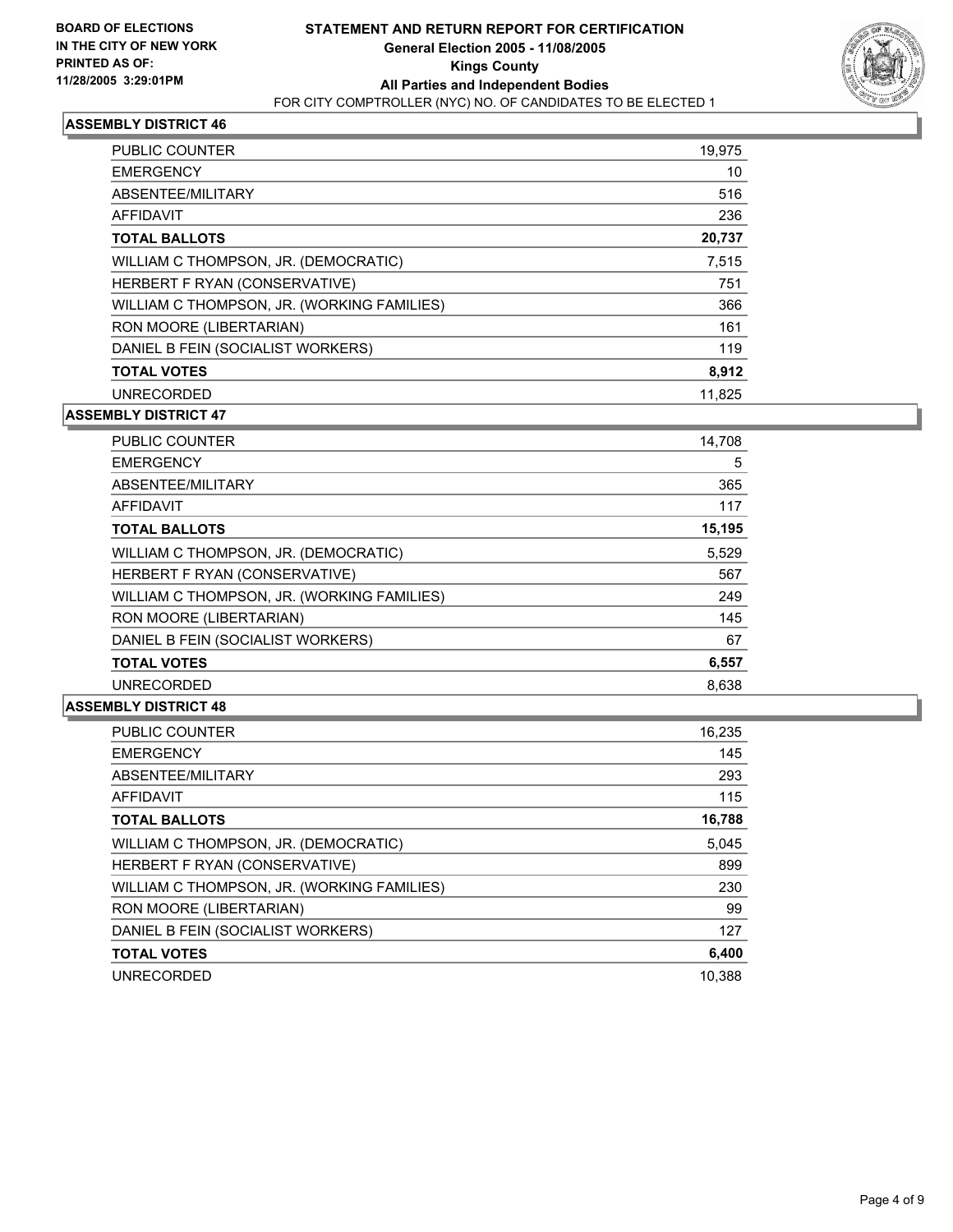

| PUBLIC COUNTER                             | 13,831 |
|--------------------------------------------|--------|
| <b>EMERGENCY</b>                           | 120    |
| ABSENTEE/MILITARY                          | 221    |
| AFFIDAVIT                                  | 116    |
| <b>TOTAL BALLOTS</b>                       | 14,288 |
| WILLIAM C THOMPSON, JR. (DEMOCRATIC)       | 4,628  |
| HERBERT F RYAN (CONSERVATIVE)              | 694    |
| WILLIAM C THOMPSON, JR. (WORKING FAMILIES) | 244    |
| RON MOORE (LIBERTARIAN)                    | 144    |
| DANIEL B FEIN (SOCIALIST WORKERS)          | 50     |
| <b>TOTAL VOTES</b>                         | 5,760  |
| <b>UNRECORDED</b>                          | 8,528  |

#### **ASSEMBLY DISTRICT 50**

| PUBLIC COUNTER                             | 18,096 |
|--------------------------------------------|--------|
| <b>EMERGENCY</b>                           | 168    |
| ABSENTEE/MILITARY                          | 190    |
| AFFIDAVIT                                  | 312    |
| <b>TOTAL BALLOTS</b>                       | 18,766 |
| WILLIAM C THOMPSON, JR. (DEMOCRATIC)       | 10,695 |
| HERBERT F RYAN (CONSERVATIVE)              | 303    |
| WILLIAM C THOMPSON, JR. (WORKING FAMILIES) | 933    |
| RON MOORE (LIBERTARIAN)                    | 217    |
| DANIEL B FEIN (SOCIALIST WORKERS)          | 191    |
| <b>TOTAL VOTES</b>                         | 12,339 |
| <b>UNRECORDED</b>                          | 6.427  |

| PUBLIC COUNTER                             | 12,167 |
|--------------------------------------------|--------|
| <b>EMERGENCY</b>                           | 131    |
| ABSENTEE/MILITARY                          | 154    |
| <b>AFFIDAVIT</b>                           | 184    |
| <b>TOTAL BALLOTS</b>                       | 12,636 |
| WILLIAM C THOMPSON, JR. (DEMOCRATIC)       | 5,789  |
| HERBERT F RYAN (CONSERVATIVE)              | 299    |
| WILLIAM C THOMPSON, JR. (WORKING FAMILIES) | 446    |
| RON MOORE (LIBERTARIAN)                    | 107    |
| DANIEL B FEIN (SOCIALIST WORKERS)          | 82     |
| <b>TOTAL VOTES</b>                         | 6,723  |
| <b>UNRECORDED</b>                          | 5.913  |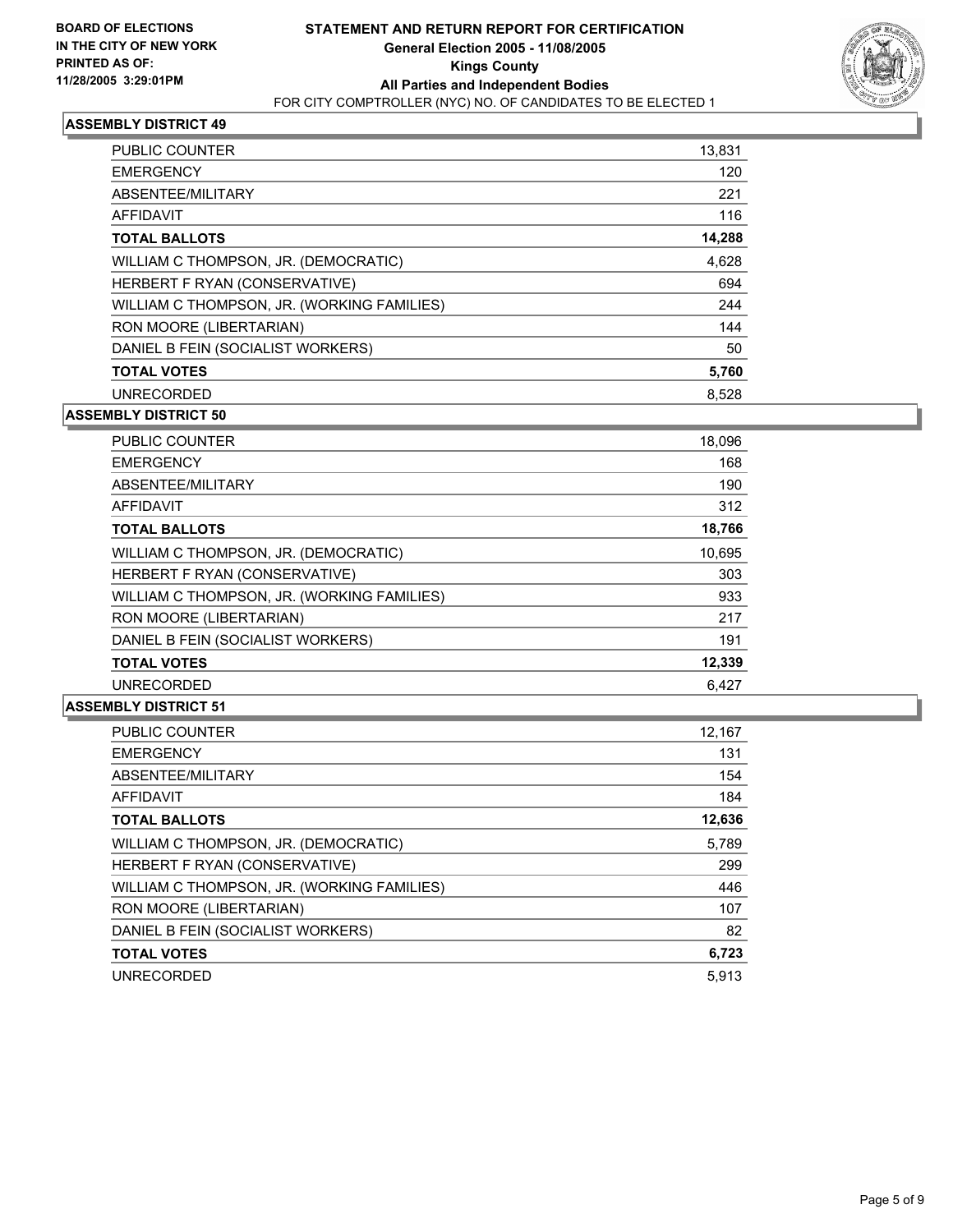

| PUBLIC COUNTER                             | 28,519 |
|--------------------------------------------|--------|
| <b>EMERGENCY</b>                           | 170    |
| ABSENTEE/MILITARY                          | 598    |
| AFFIDAVIT                                  | 425    |
| <b>TOTAL BALLOTS</b>                       | 29,712 |
| WILLIAM C THOMPSON, JR. (DEMOCRATIC)       | 17,777 |
| HERBERT F RYAN (CONSERVATIVE)              | 668    |
| WILLIAM C THOMPSON, JR. (WORKING FAMILIES) | 2,898  |
| RON MOORE (LIBERTARIAN)                    | 449    |
| DANIEL B FEIN (SOCIALIST WORKERS)          | 350    |
| <b>TOTAL VOTES</b>                         | 22,142 |
| <b>UNRECORDED</b>                          | 7.570  |

#### **ASSEMBLY DISTRICT 53**

| PUBLIC COUNTER                             | 17,113 |
|--------------------------------------------|--------|
| <b>EMERGENCY</b>                           | 31     |
| ABSENTEE/MILITARY                          | 144    |
| AFFIDAVIT                                  | 278    |
| <b>TOTAL BALLOTS</b>                       | 17,566 |
| WILLIAM C THOMPSON, JR. (DEMOCRATIC)       | 8,534  |
| HERBERT F RYAN (CONSERVATIVE)              | 167    |
| WILLIAM C THOMPSON, JR. (WORKING FAMILIES) | 665    |
| RON MOORE (LIBERTARIAN)                    | 138    |
| DANIEL B FEIN (SOCIALIST WORKERS)          | 169    |
| <b>TOTAL VOTES</b>                         | 9,673  |
| <b>UNRECORDED</b>                          | 7,893  |

| PUBLIC COUNTER                             | 13,166 |
|--------------------------------------------|--------|
| <b>EMERGENCY</b>                           | 42     |
| ABSENTEE/MILITARY                          | 79     |
| <b>AFFIDAVIT</b>                           | 220    |
| <b>TOTAL BALLOTS</b>                       | 13,507 |
| WILLIAM C THOMPSON, JR. (DEMOCRATIC)       | 7,458  |
| HERBERT F RYAN (CONSERVATIVE)              | 119    |
| WILLIAM C THOMPSON, JR. (WORKING FAMILIES) | 405    |
| RON MOORE (LIBERTARIAN)                    | 57     |
| DANIEL B FEIN (SOCIALIST WORKERS)          | 56     |
| <b>TOTAL VOTES</b>                         | 8,095  |
| <b>UNRECORDED</b>                          | 5.412  |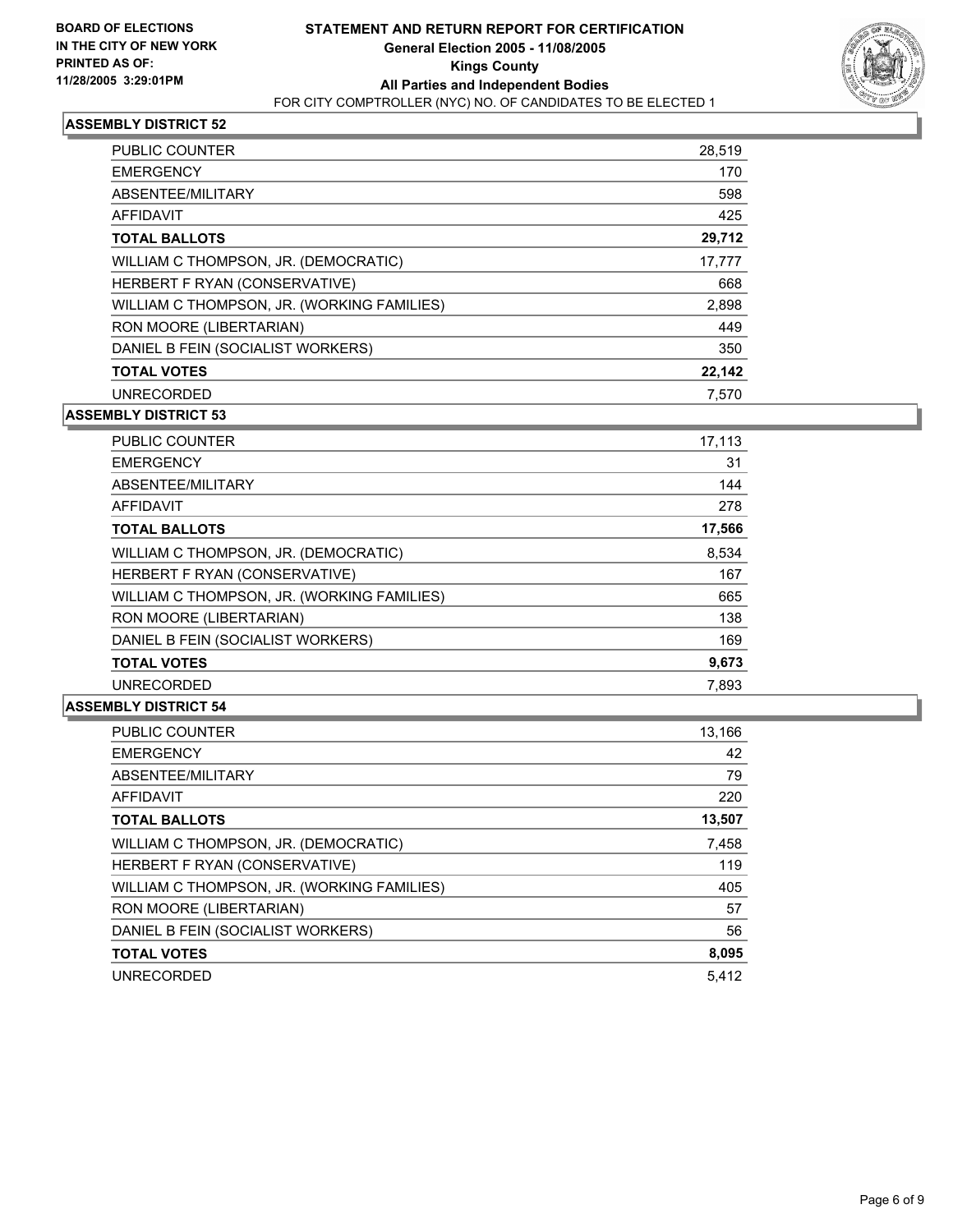

| PUBLIC COUNTER                             | 14,435 |
|--------------------------------------------|--------|
| <b>EMERGENCY</b>                           | 54     |
| ABSENTEE/MILITARY                          | 177    |
| AFFIDAVIT                                  | 166    |
| <b>TOTAL BALLOTS</b>                       | 14,832 |
| WILLIAM C THOMPSON, JR. (DEMOCRATIC)       | 9,228  |
| HERBERT F RYAN (CONSERVATIVE)              | 106    |
| WILLIAM C THOMPSON, JR. (WORKING FAMILIES) | 499    |
| RON MOORE (LIBERTARIAN)                    | 54     |
| DANIEL B FEIN (SOCIALIST WORKERS)          | 56     |
| <b>TOTAL VOTES</b>                         | 9,943  |
| <b>UNRECORDED</b>                          | 4,889  |

#### **ASSEMBLY DISTRICT 56**

| <b>PUBLIC COUNTER</b>                      | 16,655 |
|--------------------------------------------|--------|
| <b>EMERGENCY</b>                           | 21     |
| ABSENTEE/MILITARY                          | 227    |
| AFFIDAVIT                                  | 219    |
| <b>TOTAL BALLOTS</b>                       | 17,122 |
| WILLIAM C THOMPSON, JR. (DEMOCRATIC)       | 11,354 |
| HERBERT F RYAN (CONSERVATIVE)              | 125    |
| WILLIAM C THOMPSON, JR. (WORKING FAMILIES) | 674    |
| RON MOORE (LIBERTARIAN)                    | 76     |
| DANIEL B FEIN (SOCIALIST WORKERS)          | 74     |
| GEOFREY A. DAVIS (WRITE-IN)                |        |
| <b>TOTAL VOTES</b>                         | 12,304 |
| <b>UNRECORDED</b>                          | 4.818  |

| PUBLIC COUNTER                             | 20,375 |
|--------------------------------------------|--------|
| <b>EMERGENCY</b>                           | 27     |
| ABSENTEE/MILITARY                          | 305    |
| <b>AFFIDAVIT</b>                           | 273    |
| <b>TOTAL BALLOTS</b>                       | 20,980 |
| WILLIAM C THOMPSON, JR. (DEMOCRATIC)       | 13,292 |
| HERBERT F RYAN (CONSERVATIVE)              | 199    |
| WILLIAM C THOMPSON, JR. (WORKING FAMILIES) | 1,570  |
| RON MOORE (LIBERTARIAN)                    | 190    |
| DANIEL B FEIN (SOCIALIST WORKERS)          | 168    |
| DANIEL GOLDSTEIN (WRITE-IN)                | 3      |
| PAMELA WALKER (WRITE-IN)                   |        |
| <b>TOTAL VOTES</b>                         | 15,423 |
| <b>UNRECORDED</b>                          | 5.557  |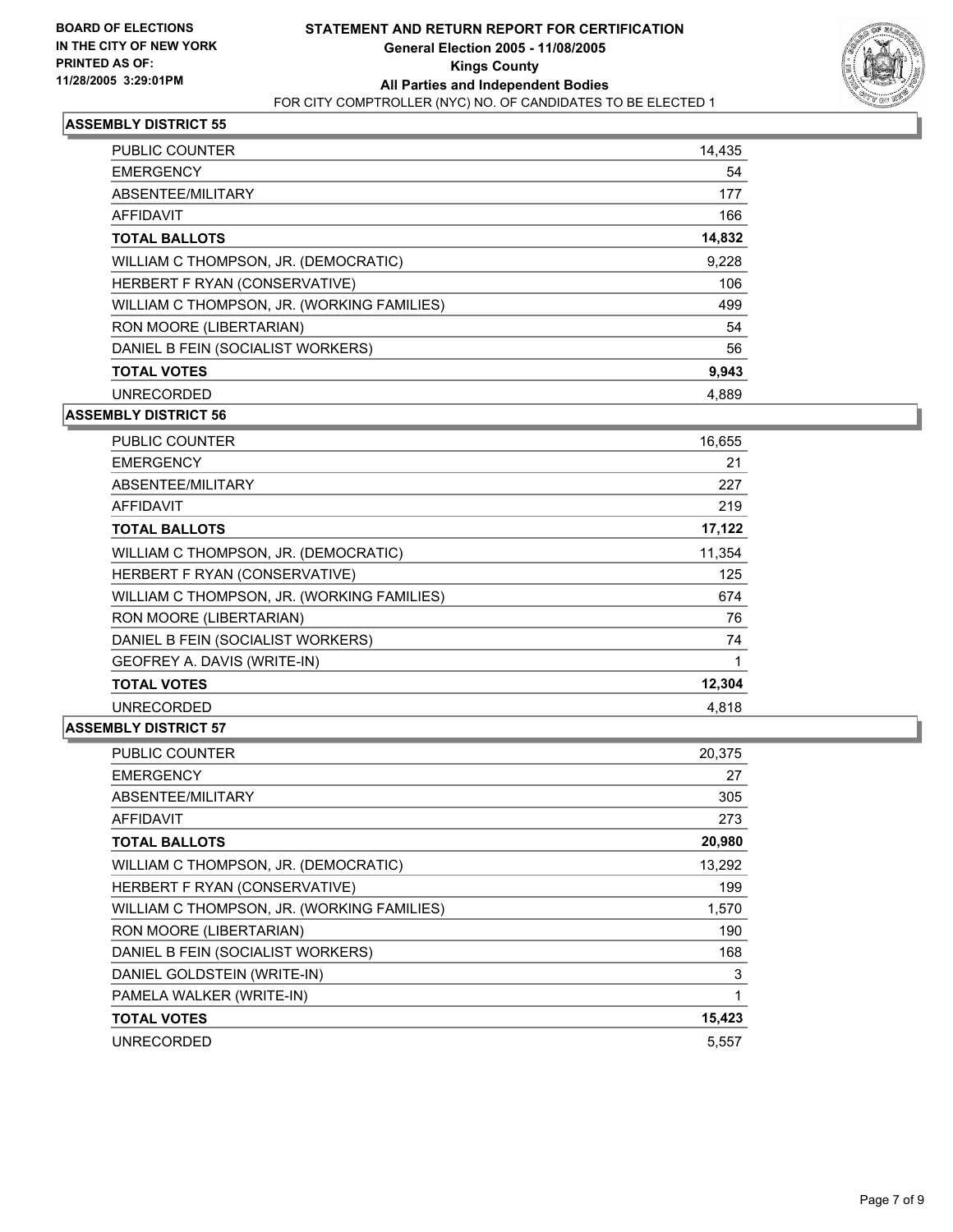

| PUBLIC COUNTER                             | 15,883 |
|--------------------------------------------|--------|
| <b>EMERGENCY</b>                           | 68     |
| ABSENTEE/MILITARY                          | 323    |
| AFFIDAVIT                                  | 165    |
| <b>TOTAL BALLOTS</b>                       | 16,439 |
| WILLIAM C THOMPSON, JR. (DEMOCRATIC)       | 10,634 |
| HERBERT F RYAN (CONSERVATIVE)              | 175    |
| WILLIAM C THOMPSON, JR. (WORKING FAMILIES) | 400    |
| RON MOORE (LIBERTARIAN)                    | 61     |
| DANIEL B FEIN (SOCIALIST WORKERS)          | 96     |
| <b>TOTAL VOTES</b>                         | 11,366 |
| <b>UNRECORDED</b>                          | 5.073  |

#### **ASSEMBLY DISTRICT 59**

| PUBLIC COUNTER                             | 19,208 |
|--------------------------------------------|--------|
| <b>EMERGENCY</b>                           | 60     |
| ABSENTEE/MILITARY                          | 319    |
| AFFIDAVIT                                  | 185    |
| <b>TOTAL BALLOTS</b>                       | 19,772 |
| WILLIAM C THOMPSON, JR. (DEMOCRATIC)       | 9,304  |
| HERBERT F RYAN (CONSERVATIVE)              | 829    |
| WILLIAM C THOMPSON, JR. (WORKING FAMILIES) | 293    |
| RON MOORE (LIBERTARIAN)                    | 117    |
| DANIEL B FEIN (SOCIALIST WORKERS)          | 76     |
| <b>TOTAL VOTES</b>                         | 10,619 |
| <b>UNRECORDED</b>                          | 9.153  |

| <b>PUBLIC COUNTER</b>                      | 8,545 |
|--------------------------------------------|-------|
| <b>EMERGENCY</b>                           | 398   |
| ABSENTEE/MILITARY                          | 197   |
| AFFIDAVIT                                  | 85    |
| <b>TOTAL BALLOTS</b>                       | 9,225 |
| WILLIAM C THOMPSON, JR. (DEMOCRATIC)       | 3,332 |
| HERBERT F RYAN (CONSERVATIVE)              | 764   |
| WILLIAM C THOMPSON, JR. (WORKING FAMILIES) | 251   |
| RON MOORE (LIBERTARIAN)                    | 100   |
| DANIEL B FEIN (SOCIALIST WORKERS)          | 49    |
| <b>TOTAL VOTES</b>                         | 4,496 |
| <b>UNRECORDED</b>                          | 4.729 |